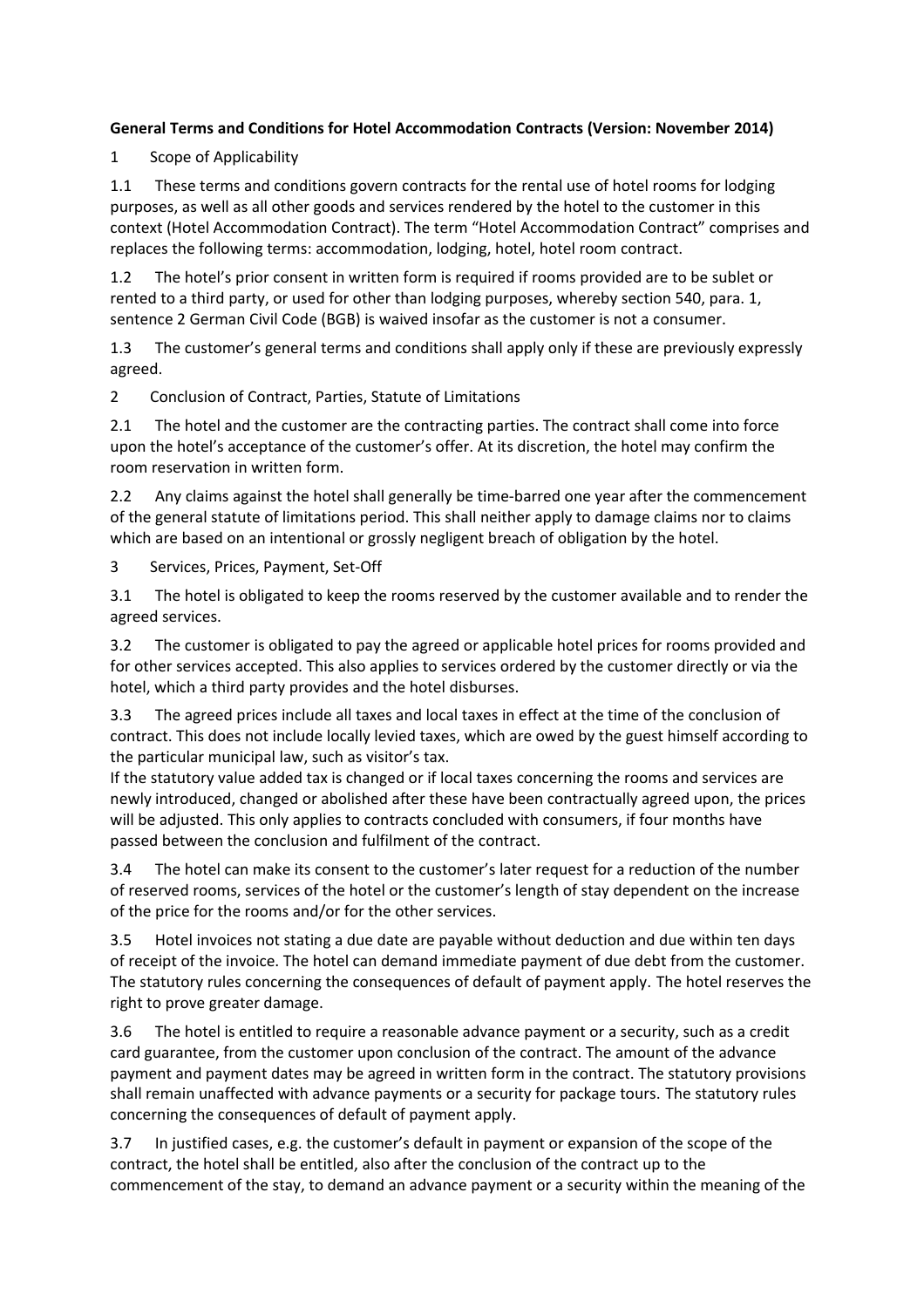above-mentioned No. 3.6 or an increase of the advance payment or a security agreed in the contract up to the total agreed remuneration.

3.8 Furthermore, the hotel shall be entitled, at the commencement and during the customer's stay, to demand a reasonable advance payment or security deposit within the meaning of the abovementioned No. 3.6 for existing and future accounts receivable from the contract, insofar as such has not already been paid pursuant to the above-mentioned No. 3.6 and/or No. 3.7.

3.9 The customer may only set-off, reduce or clear a claim by the hotel with a claim which is undisputed or decided with final, res judicata effect.

4 Withdrawal of the Customer (Cancellation, Annulment)/ Failure to Use Hotel Services (No Show)

4.1 The customer can only withdraw from the contract concluded with the hotel, if a right of withdrawal was explicitly agreed upon in the contract, another statutory right of withdrawal exists or if the hotel gives its explicit consent to the withdrawal. The contractual agreement of a right of withdrawal as well as the consent to withdrawal from the contract shall be in written from.

4.2 Insofar as the hotel and customer have agreed upon a date for a cost-free withdrawal from the contract, the customer may withdraw from the contract up to that date without incurring payment or damage compensation claims by the hotel. The customer's right of withdrawal shall expire, if he does not exercise his right of withdrawal vis-à-vis the hotel by the agreed date.

*4.3* If a contractual right of withdrawal was not agreed or has expired, a statutory right of withdrawal or cancellation is not given and the hotel does not give its consent to the cancellation of the contract the agreed hotel services shall be paid regardless of whether the customer avails himself of the contractual services. The hotel must credit the income from renting the rooms to other parties as well as for saved expenses. If the rooms are not rented otherwise, the hotel can demand the contractually agreed rate and assess a lump sum for the saved expenses of the hotel. In this case, the customer is obligated to pay at least 90% of the contractually agreed rate for lodging with or without breakfast as well as all-inclusive arrangements with contracted services, 70% for half-board and 60% for full-board arrangements. The customer is entitled to prove that the above-mentioned claim has not accrued at all or has not amounted to the demanded sum.

5 Withdrawal of the Hotel

5.1 Insofar as it was agreed that the customer can withdraw from the contract at no cost within a certain period of time, the hotel is entitled for its part to withdraw from the contract during this period of time if inquiries from other customers regarding the contractually reserved rooms exist and the customer, upon inquiry thereof by the hotel with a reasonable deadline set, does not waive his right of withdrawal.

5.2 If an agreed advance payment or an advance payment or a security demanded pursuant to No. 3.6 and/or No. 3.7 is not made even after a reasonable grace period set by the hotel has expired, then the hotel is likewise entitled to withdraw from the contract.

5.3 Moreover, the hotel is entitled to effect extraordinary withdrawal from the contract for a materially justifiable cause, in particular if

- force majeure or other circumstances beyond the hotel's control render the fulfillment of the contract impossible;

- rooms or spaces are reserved with culpably misleading or false information or concealment regarding essential facts; the identity or solvency of the customer or the purpose of his stay can constitute essential facts;

- the hotel has justified cause to believe that use of the hotel's services might jeopardize the smooth operation of the hotel, its security or public reputation, without being attributable to the hotel's sphere of control or organization;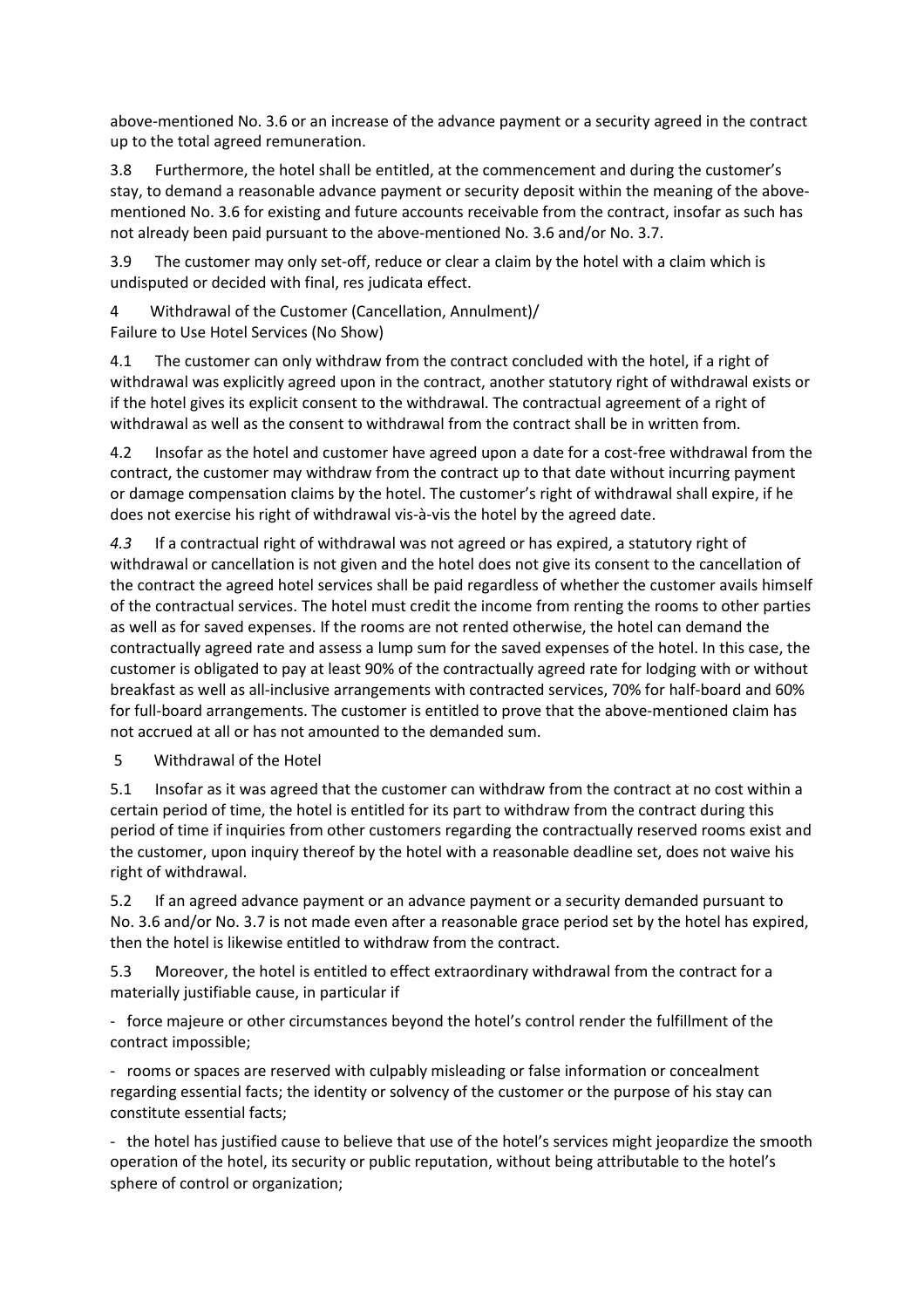- the purpose or the cause of the stay is illegal;

- there is a breach of the above-mentioned No. 1.2.

5.4 The justified withdrawal by the hotel constitutes no claims for damages for the customer.

6 Room Availability, Delivery and Return

6.1 The customer does not acquire the right to be provided specific rooms insofar as this is not expressly agreed.

6.2 Reserved rooms are available to the customer starting at 3:00 p.m. on the agreed arrival date. The customer does not have the right to earlier availability.

6.3 Rooms must be vacated and made available to the hotel no later than 12:00 noon on the agreed departure date. After that time, on the grounds of the delayed vacating of the room for use exceeding the contractual time, the hotel may charge 50% of the full accommodation rate (list price) for the additional use of the room until 6:00 p.m. (after 6:00 p.m.: 90%). Contractual claims of the customer shall not be established hereby. The customer is at liberty to prove that the hotel has no or a much lower claim for charges for use of the room.

7 Liability of the Hotel

7.1 The hotel is liable for harm inflicted on life, limb and physical health. Further it is liable for other damage caused with full intent or gross negligence or due to intentional or grossly negligent violation of obligations typical for the contract. A breach of obligation of the hotel is deemed to be the equivalent to a breach of a statutory representative or vicarious agent. All other claims for damages are excluded, if not determined differently in this No. 7. Should disruptions or defects in the performance of the hotel occur, the hotel shall act to remedy such upon knowledge thereof or upon objection by the customer made without undue delay. The customer shall be obliged to undertake actions reasonable for him to eliminate the disruption and to keep any possible damage to a minimum.

7.2 The hotel is liable to the customer for property brought into the hotel in accordance with the statutory provisions. It recommends the use of the hotel or room safe. If the guest wishes to bring with him money, securities, stocks, bonds or valuables with a value of more than 800 EUR or other things with a value of more than 3500 EUR, a separate safekeeping agreement is necessary.

7.3 Insofar as a parking space is provided to the customer in the hotel garage or a hotel parking lot, this does not constitute a safekeeping agreement, even if a fee is exchanged. The hotel only assumes liability for loss of or damage to motor vehicles parked or manoeuvred on the hotel's property and the contents thereof only pursuant to the preceding No. 7.1, sentences 1 to 4.

7.4 Wake-up calls are carried out by the hotel with the greatest possible diligence. Messages, mail, and merchandise deliveries for guests shall be handled with care. The hotel will deliver, hold, and, for a fee, forward such items (on request). The hotel only assumes liability according to the preceding No. 7, sentences 1 to 4.

8 Final Provisions

8.1 Amendments and supplements to the contract, the acceptance of offers or these general terms and conditions should be made in written form. Unilateral amendments or supplements by the customer are invalid.

8.2 For commercial transactions the place of performance and payment as well as, in the event of litigation, including disputes for checks and bills of exchange, the exclusive court of jurisdiction is at *[Bitte Ort eintragen, wahlweise Standort des Hotels oder Sitz der Betreibergesellschaft]*. Insofar as a contracting party fulfills the requirements of section 38, para. 2 of the German Code of Civil Procedure (ZPO) and does not have a place of general jurisdiction within the country, the courts at *[Bitte Ort eintragen, wahlweise Standort des Hotels oder Sitz der Betreibergesellschaft]* shall have exclusive jurisdiction.